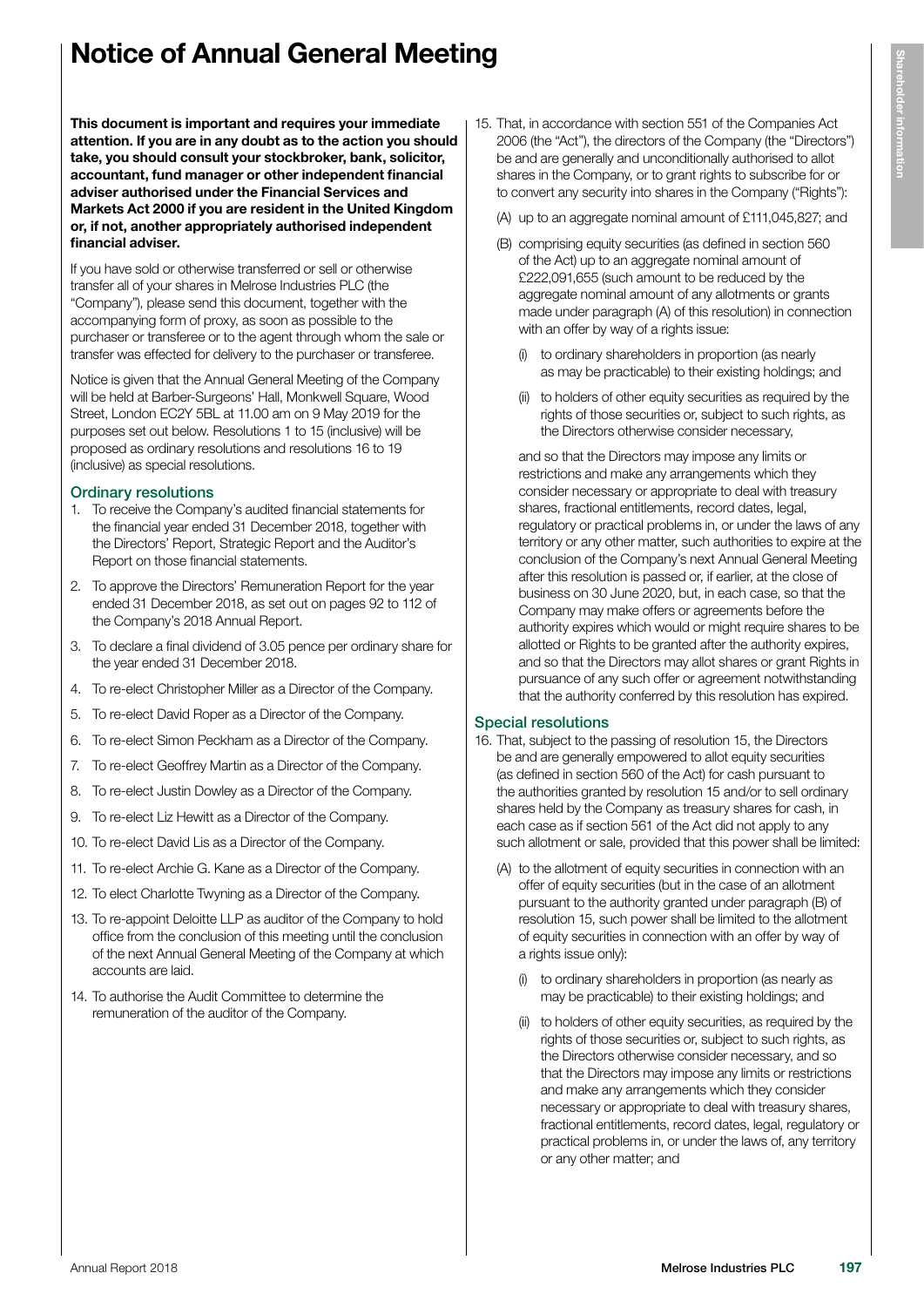## Notice of Annual General Meeting

**Continued** 

(B) to the allotment (otherwise than in circumstances set out in paragraph (A) of this resolution) of equity securities pursuant to the authority granted by paragraph (A) of resolution 15 or sale of treasury shares up to a nominal amount of £16,656,874,

such powers to expire at the conclusion of the Company's next Annual General Meeting after this resolution is passed or, if earlier, at the close of business on 30 June 2020, but, in each case, so that the Company may make offers or agreements before the power expires which would or might require equity securities to be allotted (and/or treasury shares sold) after the power expires and so that the Directors may allot equity securities (and/or sell treasury shares) in pursuance of any such offer or agreement notwithstanding that the power conferred by this authority has expired.

- 17. That, subject to the passing of resolution 15 and in addition to any power granted under resolution 16, the Directors be and are generally empowered to allot equity securities (as defined in section 560 of the Act) for cash pursuant to the authorities granted by resolution 15 and/or to sell ordinary shares held by the Company as treasury shares for cash, in each case as if section 561 of the Act did not apply to any such allotment or sale, provided that this power shall be:
	- (A) limited to the allotment of equity securities pursuant to the authority granted by sub-paragraph (A) of resolution 15 or sale of treasury shares up to a nominal amount of £16,656,874; and
	- (B) used only for the purposes of financing (or refinancing, if the authority is to be used within six months of the original transaction) a transaction which the Directors determine to be an acquisition or other capital investment of a kind contemplated by the Statement of Principles on Disapplying Pre-Emption Rights most recently published by the Pre-Emption Group prior to the date of this notice of the Annual General Meeting,

such powers to expire at the conclusion of the Company's next Annual General Meeting after this resolution is passed or, if earlier, at the close of business on 30 June 2020, but, in each case, so that the Company may make offers or agreements before the power expires which would or might require equity securities to be allotted (and/or treasury shares sold) after the power expires and so that the Directors may allot equity securities (and/or sell treasury shares) in pursuance of any such offer or agreement notwithstanding that the power conferred by this authority has expired.

- 18. That the Company be and is generally and unconditionally authorised to make one or more market purchases (within the meaning of section 693 of the Act) of ordinary shares in the capital of the Company provided that:
	- (A) the maximum aggregate number of ordinary shares authorised to be purchased is 485,825,496;
	- (B) the minimum price which may be paid for an ordinary share is the nominal value of an ordinary share at the time of such purchase;
	- (C) the maximum price which may be paid for an ordinary share is not more than the higher of:
		- (i) 105% of the average of the middle-market quotation for an ordinary share as derived from the Daily Official List of the London Stock Exchange for the five business days immediately preceding the day on which the ordinary share is purchased; and
		- (ii) the higher of the price of the last independent trade and the highest current independent bid on the trading venue where the purchase is carried out, in each case, exclusive of expenses;
	- (D) this authority shall expire at the conclusion of the Company's next Annual General Meeting after this resolution is passed or, if earlier, at the close of business on 30 June 2020;
	- (E) the Company may make a contract of purchase of ordinary shares under this authority which would or might be executed wholly or partly after the expiry of this authority, and may make a purchase of ordinary shares in pursuance of any such contract; and
	- (F) any ordinary shares purchased pursuant to this authority may either be held as treasury shares or cancelled by the Company, depending on which course of action is considered by the Directors to be in the best interests of shareholders at the time.
- 19. That a general meeting other than an Annual General Meeting may be called on not less than 14 clear days' notice.

#### Recommendation

The Board believes that each of the resolutions to be proposed at the Annual General Meeting is in the best interests of the Company and its shareholders as a whole. Accordingly, the Directors unanimously recommend that ordinary shareholders vote in favour of all of the resolutions proposed, as the Directors intend to do in respect of their own beneficial holdings.

By order of the Board

Jonathon Crawford Company Secretary 5 April 2019

Registered Office: 11th Floor The Colmore Building 20 Colmore Circus Queensway **Birmingham** West Midlands B4 6AT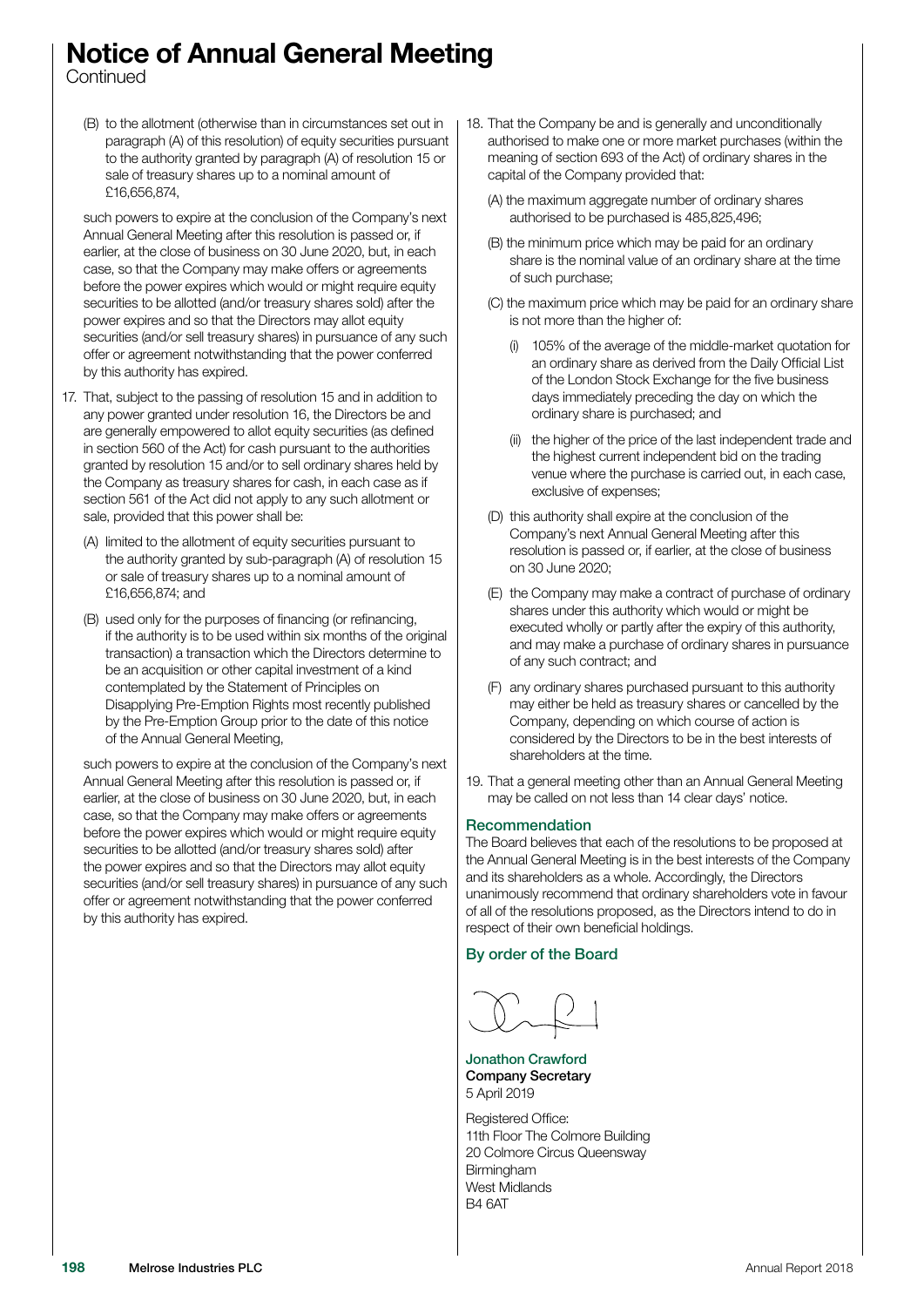## Explanatory notes to the proposed resolutions

Resolutions 1 to 15 (inclusive) are proposed as ordinary resolutions, which means that for each of those resolutions to be passed, more than half the votes cast must be cast in favour of the resolution. Resolutions 16 to 19 (inclusive) are proposed as special resolutions, which means that for each of those resolutions to be passed, at least three-quarters of the votes cast must be cast in favour of the resolution.

#### Resolution 1 – Receipt of 2018 Annual Report and financial statements

The Directors are required to lay the Company's financial statements, the Strategic Report and the Directors' and auditor's reports on those financial statements (collectively, the "2018 Annual Report") before shareholders each year at the Annual General Meeting ("AGM").

## Resolution 2 – Approval of Directors' remuneration report

The Directors' remuneration report (the "Directors' Remuneration Report") is presented in three sections:

- the introduction to the Directors' Remuneration report;
- the annual statement from the Chairman of the Remuneration Committee; and
- the Annual Report on Remuneration.

The introduction to the Directors' Remuneration report, set out on page 92 of the 2018 Annual Report, provides an introduction to, and an overview of, the remainder of the Directors' Remuneration report.

The annual statement from the Chairman of the Remuneration Committee, set out on pages 93 to 95 of the 2018 Annual Report, summarises, for the year ended 31 December 2018, the major decisions taken on Directors' remuneration, any substantial changes relating to Directors' remuneration made during the year and the context in which those changes occurred and decisions that have been taken.

The Annual Report on Remuneration, set out on pages 92 to 112 of the 2018 Annual Report, provides details of the remuneration paid to Directors in respect of the year ended 31 December 2018, including base salary, taxable benefits, short-term incentives, long-term incentives vested in the year, pension-related benefits, any other items in the nature of remuneration and any sum(s) recovered or withheld during the year in respect of amounts paid in earlier years.

The Directors' Remuneration Report is subject to an annual advisory shareholder vote by way of an ordinary resolution. Resolution 2 is to approve the Directors' Remuneration Report.

#### Resolution 3 – Declaration of final dividend

The Board is recommending, and shareholders are being asked to approve, the declaration of a final dividend of 3.05p per ordinary share for the year ended 31 December 2018. The final dividend will, subject to shareholder approval, be paid on 20 May 2019 to the holders of ordinary shares whose names are recorded on the register of members of the Company at the close of business on 5 April 2019.

## Resolutions 4 to 11 (inclusive) – Re-election of Directors

In accordance with the UK Corporate Governance Code (the "Code") and the Company's Articles of Association (the "Articles"), every Director will stand for re-election at the AGM (with the exception of Charlotte Twyning, who is standing for election). Biographical details of each Director can be found on pages 72 to 73 of the 2018 Annual Report. All of the Non-executive Directors standing for re-election are currently considered independent under the Code.

#### Resolution 12 – Election of Director

In accordance with the Articles, Charlotte Twyning is standing for election as a Director of the Company following her appointment to the Board with effect from 1 October 2018. Biographical details for Charlotte Twyning can be found on page 73 of the 2018 Annual Report.

#### Resolution 13 – Re-Appointment of Auditor

The Company is required to appoint auditors at each general meeting at which accounts are laid before shareholders, to hold office until the next such meeting.

The Audit Committee has reviewed the effectiveness, performance, independence and objectivity of the existing external auditor, Deloitte LLP, on behalf of the Board, and concluded that the external auditor was in all respects effective.

This resolution proposes the re-appointment of Deloitte LLP until the conclusion of the next AGM.

## Resolution 14 – Authority to agree auditor's remuneration

This resolution seeks authority for the Audit Committee to determine the level of the auditor's remuneration.

#### Resolution 15 – Authority to allot shares

This resolution seeks shareholder approval to grant the Directors the authority to allot shares in the Company, or to grant rights to subscribe for or convert any securities into shares in the Company ("Rights"), pursuant to section 551 of the Act ("Section 551 authority"). The authority contained in paragraph (A) of the resolution will be limited to an aggregate nominal amount of £111,045,827, being approximately one-third of the Company's issued ordinary share capital as at 4 April 2019 (being the last business day prior to the publication of this notice).

In line with guidance issued by the Investment Association, paragraph (B) of this resolution would give the Directors authority to allot shares in the Company or grant Rights in connection with a rights issue up to aggregate nominal amount of £222,091,655, representing approximately two-thirds of the Company's issued ordinary share capital as at 4 April 2019. This resolution provides that such amount shall be reduced by the aggregate nominal amount of any allotments or grants under paragraph (A).

The Company does not hold any shares in treasury.

If approved, the Section 551 authority shall, unless renewed, revoked or varied by the Company, expire at the end of the Company's next AGM after the resolution is passed or, if earlier, at the close of business on 30 June 2020. The exception to this is that the Directors may allot shares or grant Rights after the authority has expired in connection with an offer or agreement made or entered into before the authority expired. The Directors have no present intention to exercise the Section 551 authority.

#### Resolutions 16 to 17 – Partial disapplication of pre-emption rights

These resolutions seek shareholder approval to grant the Directors the power to allot equity securities of the Company pursuant to sections 570 and 573 of the Act (the "Section 570 and 573 power") without first offering them to existing shareholders in proportion to their existing shareholdings.

The power is limited to allotments for cash in connection with pre-emptive offers, subject to any arrangements that the Directors consider appropriate to deal with fractions and overseas requirements and otherwise for cash up to a maximum nominal value of £33,313,748, representing approximately 10% of the Company's issued ordinary share capital as at 4 April 2019 (being the last business day prior to the publication of this notice).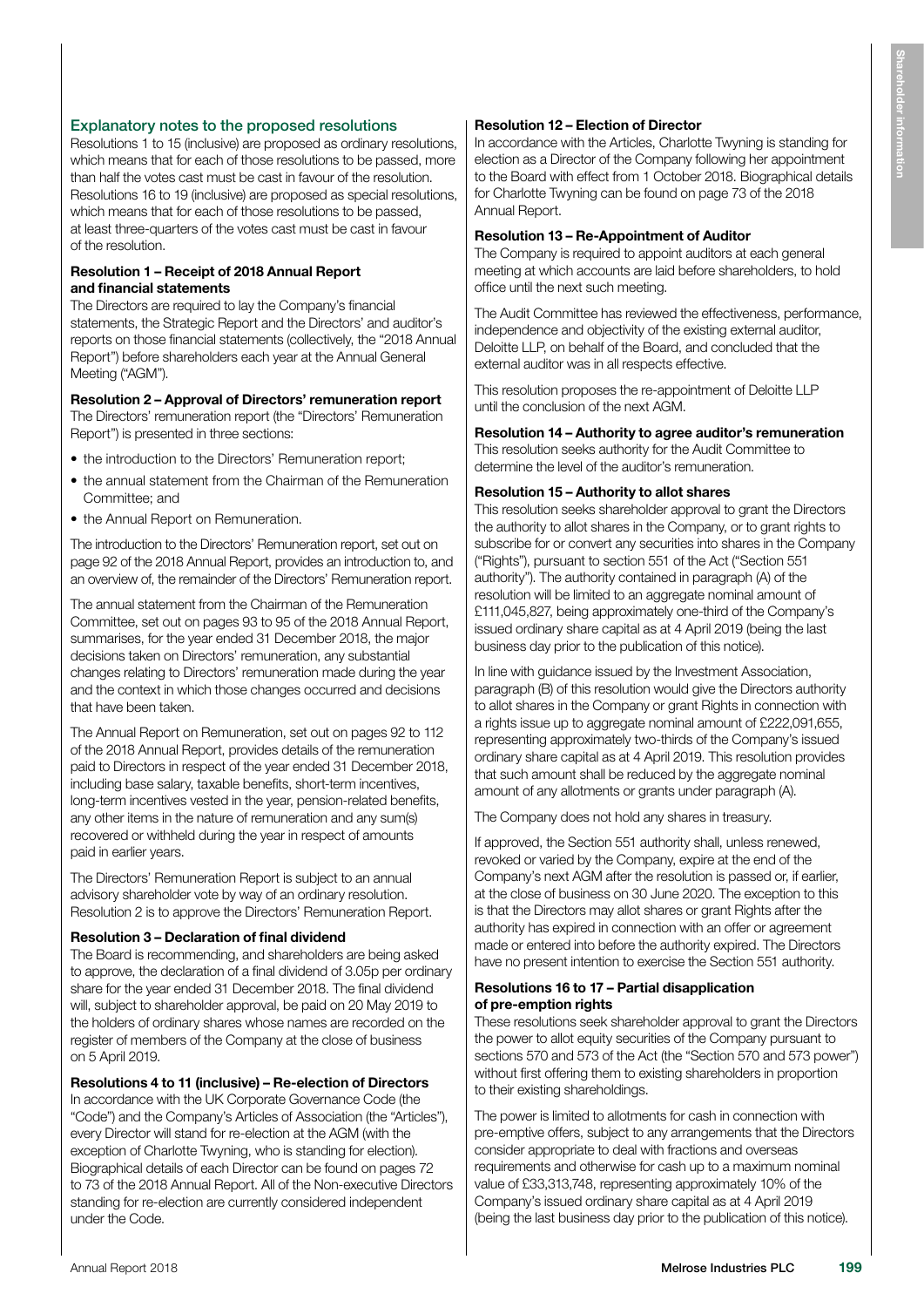## Notice of Annual General Meeting

**Continued** 

The Directors intend to adhere to the guidelines set out in the Pre-Emption Group's Statement of Principles (as updated in March 2015) and not to allot shares for cash on a non pre-emptive basis pursuant to a relevant authority in resolutions 16 or 17:

- in excess of an amount equal to 5% of the Company's issued ordinary share capital (excluding treasury shares) in any one-year period, whether or not in connection with an acquisition or specified capital investment; or
- in excess of an amount equal to 7.5% of the Company's issued ordinary share capital in a rolling three-year period,

in each case other than in connection with an acquisition or specified capital investment which is announced contemporaneously with the allotment or which has taken place in the preceding six-month period and is disclosed in the announcement of the allotment.

If approved, the Section 570 and 573 power shall apply until the end of the Company's next AGM after the resolution is passed or, if earlier, until the close of business on 30 June 2020. The exception to this is that the Directors may allot equity securities after the power has expired in connection with an offer or agreement made or entered into before the power expired. The Directors have no present intention to exercise the Section 570 and 573 power.

#### Resolution 18 – Authority to purchase own shares

This resolution seeks shareholder approval to grant the Company the authority to purchase its own shares pursuant to sections 693 and 701 of the Act.

This authority is limited to an aggregate maximum number of 485,825,496 ordinary shares, representing 10% of the Company's issued ordinary share capital as at 4 April 2019.

The maximum price which may be paid for an ordinary share will be an amount which is not more than the higher of: (i) 5% above the average of the middle market quotation for an ordinary share as derived from the Daily Official List of the London Stock Exchange for the five business days immediately preceding the day on which the ordinary share is purchased; and (ii) the higher of the price of the last independent trade and the highest current independent bid on the trading venue where the purchase is carried out (in each case, exclusive of expenses).

If approved, the authority shall, unless varied, revoked or renewed, expire at the end of the Company's next AGM after the resolution is passed or, if earlier, at the close of business on 30 June 2020. The Directors have no present intention of exercising all or any of the powers conferred by this resolution and will only exercise their authority if it is in the interests of shareholders generally.

#### Resolution 19 – Notice period for general meetings other than AGMe

This resolution seeks shareholder approval to allow the Company to continue to call general meetings (other than AGMs) on 14 clear days' notice. In accordance with the Act, as amended by the Companies (Shareholders' Rights) Regulations 2009, the notice period required for general meetings of the Company is 21 days unless shareholders approve a shorter notice period (subject to a minimum period of 14 clear days). In accordance with the Act, the Company must make a means of electronic voting available to all shareholders for that meeting in order to be able to call a general meeting on less than 21 clear days' notice.

The Company intends to only use the shorter notice period where this flexibility is merited by the purpose of the meeting and is considered to be in the interests of shareholders generally, and not as a matter of routine. AGMs will continue to be held on at least 21 clear days' notice.

The approval will be effective until the Company's next AGM, when it is intended that a similar resolution will be proposed.

### Explanatory notes as to the proxy, voting and attendance procedures at the Annual General Meeting (AGM)

- 1. The holders of ordinary shares in the Company are entitled to attend the AGM and are entitled to vote. A member entitled to attend, speak and vote at the AGM is also entitled to appoint a proxy to exercise all or any of his/her rights to attend, speak and vote at the AGM in his/her place. Such a member may appoint more than one proxy, provided that each proxy is appointed to exercise the rights attached to different shares. A proxy need not be a member of the Company.
- 2. A form of proxy is enclosed with this notice. To be effective, a form of proxy must be completed and returned, together with any power of attorney or authority under which it is completed or a certified copy of such power or authority, so that it is received by the Company's registrars at the address specified on the form of proxy not less than 48 hours (excluding any part of a day that is not a working day) before the stated time for holding the meeting (or, in the event of an adjournment, not less than 48 hours before the stated time of the adjourned meeting (excluding any part of a day which is not a working day)). Returning a completed form of proxy will not preclude a member from attending the meeting and voting in person.
- 3. Any person to whom this notice is sent who is a person nominated under section 146 of the Act to enjoy information rights (a "Nominated Person") may, under an agreement between him/her and the shareholder by whom he/she was nominated, have a right to be appointed (or to have someone else appointed) as a proxy for the AGM. If a Nominated Person has no such proxy appointment right or does not wish to exercise it, he/she may, under any such agreement, have a right to give instructions to the shareholder as to the exercise of voting rights. The statement of the rights of shareholders in relation to the appointment of proxies in notes 1 and 2 above does not apply to Nominated Persons. The rights described in paragraphs 1 and 2 can only be exercised by the holders of ordinary shares in the Company.
- 4. To be entitled to attend and vote at the AGM (and for the purposes of the determination by the Company of the number of votes they may cast), members must be entered on the Company's register of members by 6.30pm on 8 May 2019 (or, in the event of an adjournment, on the date which is two days, excluding any day which is not a working day, before the time of the adjourned meeting). Changes to entries on the register of members after this time shall be disregarded in determining the rights of any person to attend or vote at the meeting.
- 5. As at 4 April 2019 (being the last business day prior to the publication of this notice), the Company's issued share capital consists of 4,858,254,963 ordinary shares of 48/7p each, carrying one vote each.